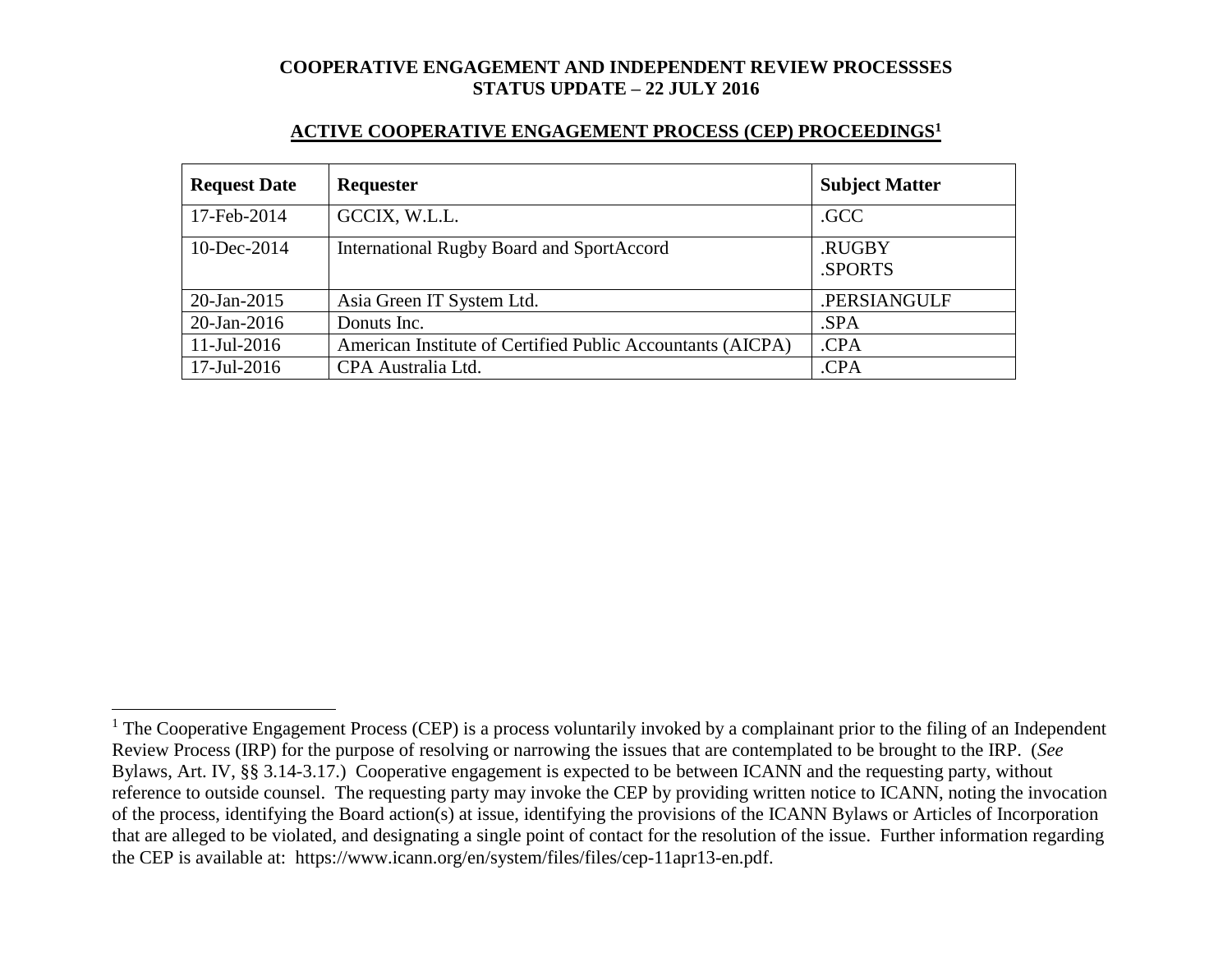#### **RECENTLY CLOSED COOPERATIVE ENGAGEMENT PROCESS (CEP) PROCEEDINGS**

| Date<br>Request    | aanastar /<br>55 L.U. | . Matter<br>10et<br>Sur<br>uw | $\mathbf{u}$<br>$\blacksquare$<br><b>IRI</b><br>Deadline <del>′</del><br>-iling |
|--------------------|-----------------------|-------------------------------|---------------------------------------------------------------------------------|
| 2015<br>.<br>∍ul−′ | neshop<br>Na          | .IDN                          | 201c<br>June                                                                    |

 $2^2$  The CEP process provides that "[i]f ICANN and the requester have not agreed to a resolution of the issues upon the conclusion of the cooperative engagement process, or if issues remain for a request for independent review, the requestor's time to file a request for independent review designated in the Bylaws shall be extended for each day of the cooperative engagement process, but in no event, absent mutual written agreement by the parties, shall the extension be for more than fourteen (14) days." (https://www.icann.org/en/system/files/files/cep-11apr13-en.pdf)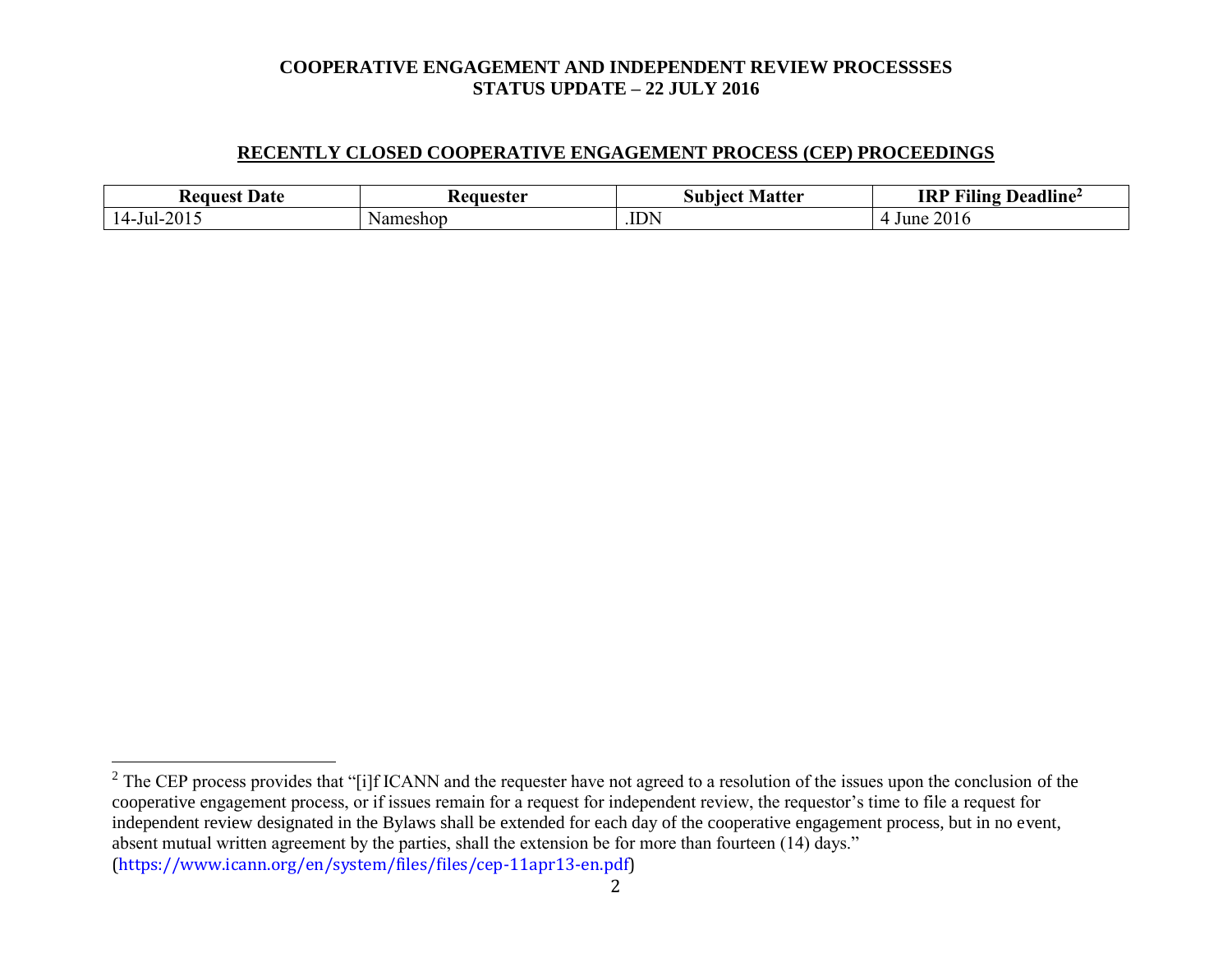### **ACTIVE INDEPENDENT REVIEW PROCESS (IRP) PROCEEDINGS<sup>3</sup>**

| <b>Date</b><br><b>ICANN</b><br><b>Received</b><br>Notice of<br><b>IRP</b> | Date IRP<br><b>Commenced</b><br>by ICDR | <b>Requester</b>                                                                                         | <b>Subject Matter</b> | <b>Status</b>                                                                                                                                                                                                                                                    |
|---------------------------------------------------------------------------|-----------------------------------------|----------------------------------------------------------------------------------------------------------|-----------------------|------------------------------------------------------------------------------------------------------------------------------------------------------------------------------------------------------------------------------------------------------------------|
| 21-Sept-2014                                                              | 22-Sept-2014                            | Dot Registry, LLC<br>https://www.icann.org/resources/pa<br>ges/dot-registry-v-icann-2014-09-<br>$25$ -en | .INC<br>.LLC<br>.LLP  | Panel Selection: Full Panel was confirmed on 5<br>February 2015.<br>Materials: Written submissions, Declaration(s), and<br>Scheduling Orders are posted here.<br>Hearing(s): Final hearing took place on 29 March<br>2016; awaiting Final Declaration.           |
| 5-Dec-2014                                                                | 8-Dec-2014                              | <b>Gulf Cooperation Council</b><br>https://www.icann.org/resources/pa<br>$ges/gcc-v-icann-2014-12-06-en$ | .PERSIANGULF          | Panel Selection: Full panel was confirmed on 2<br>December 2015.<br>Materials: Written submissions, Declaration(s), and<br>Scheduling Orders are posted here.<br>Hearing(s): Final hearing took place on $7 \text{ July } 2016$ ;<br>awaiting Final Declaration. |

<sup>&</sup>lt;sup>3</sup> The Independent Review Process (IRP) is a process by which any person materially affected by a decision or action by the Board that he or she asserts is inconsistent with the Articles of Incorporation or Bylaws may submit a request for independent review of that decision or action. (*See* Bylaws, Art. IV, § 3.) In order to be materially affected, the person must suffer injury or harm that is directly and causally connected to the Board's alleged violation of the Bylaws or the Articles of Incorporation, and not as a result of third parties acting in line with the Board's action. Further information regarding the IRP is available at: https://www.icann.org/resources/pages/mechanisms-2014-03-20-en.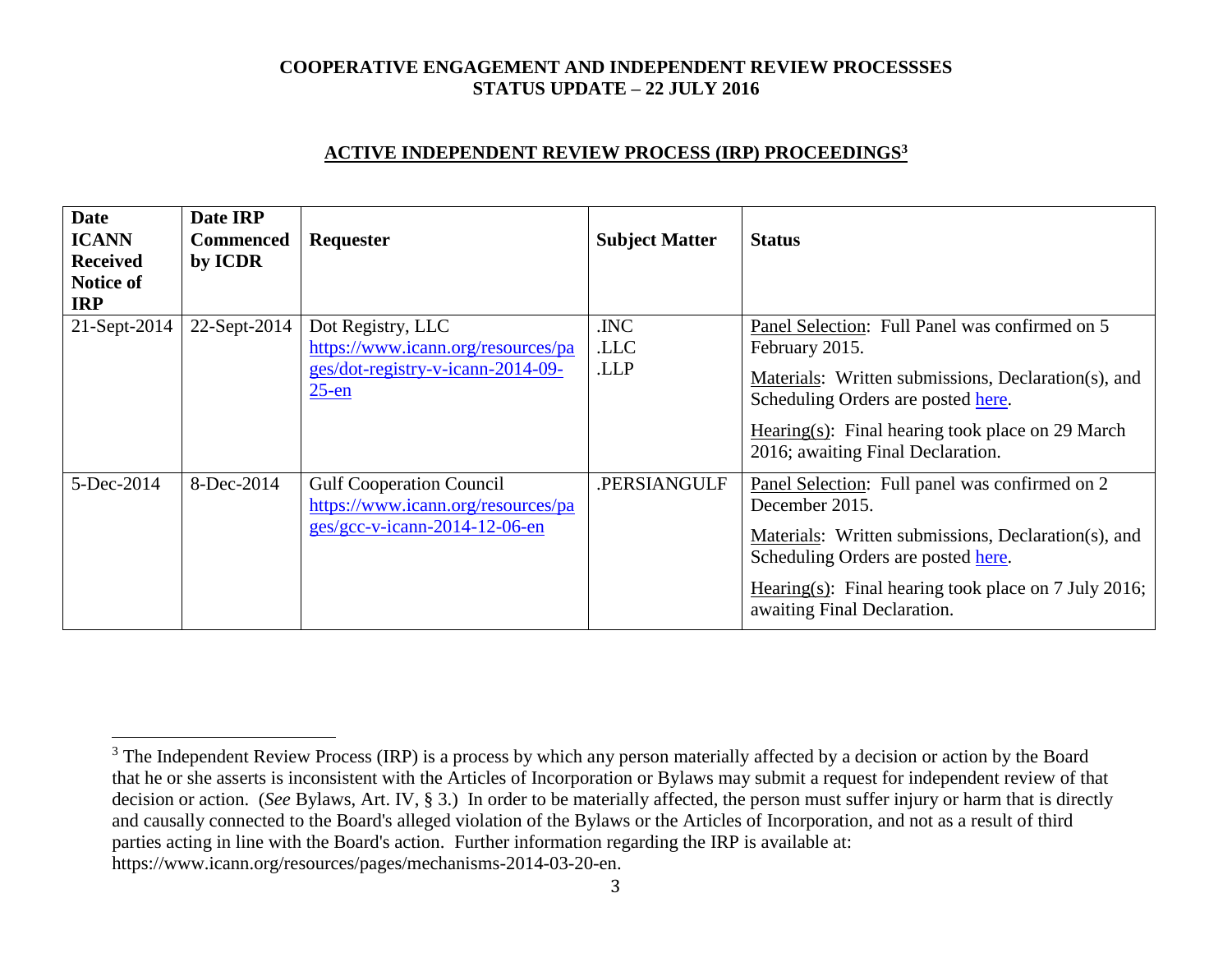| <b>Date</b><br><b>ICANN</b><br><b>Received</b><br>Notice of<br><b>IRP</b> | Date IRP<br><b>Commenced</b><br>by ICDR | Requester                                                                                                                              | <b>Subject Matter</b>  | <b>Status</b>                                                                                                                                                                                                                                                 |
|---------------------------------------------------------------------------|-----------------------------------------|----------------------------------------------------------------------------------------------------------------------------------------|------------------------|---------------------------------------------------------------------------------------------------------------------------------------------------------------------------------------------------------------------------------------------------------------|
| 19-Mar-2015                                                               | 24-Mar-2015                             | Dot Sport Limited<br>https://www.icann.org/resources/pa<br>ges/dot-sport-v-icann-2015-03-27-<br>en                                     | .SPORT                 | Panel Selection: Full Panel was confirmed on 3<br>September 2015.<br>Materials: Written submissions, Declaration(s),<br>and Scheduling Orders are posted here.<br>Hearing(s): Final hearing took place on $3$ May 2016;<br>awaiting Final Declaration.        |
| 24-Mar-2015                                                               | 7-Apr-2015                              | Corn Lake, LLC<br>https://www.icann.org/resources/pa<br>ges/corn-lake-v-icann-2015-04-07-<br>en                                        | .CHARITY               | Panel Selection: Full Panel was confirmed on 17<br>September 2015.<br>Materials: Written submissions, Declaration(s),<br>and Scheduling Orders are posted here.<br>$Hearing(s)$ : Final hearing took place on 8 February<br>2016; awaiting Final Declaration. |
| 15-Dec-2015                                                               | 16-Dec-2015                             | Asia Green IT Systems Bilgisayar<br>San. ve Tic. Ltd. Sti.<br>https://www.icann.org/resources/pa<br>ges/irp-agit-v-icann-2015-12-23-en | .ISLAM<br><b>HALAL</b> | Panel Selection: Full Panel was confirmed on 23<br><b>March 2016.</b><br>Materials: Written submissions, Declaration(s),<br>and Scheduling Orders are posted here.<br>Hearing(s): Final hearing scheduled for $6$<br>September 2016.                          |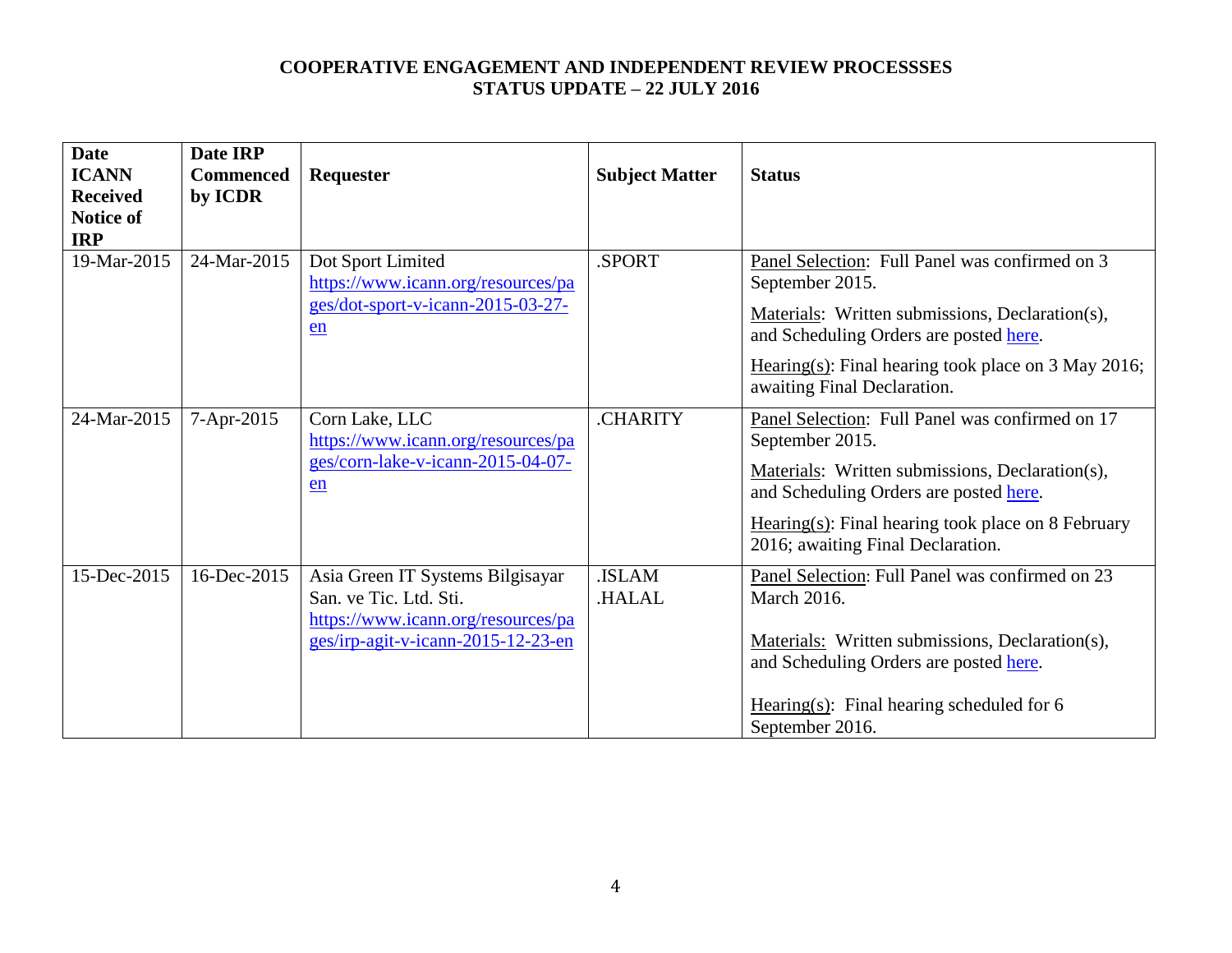| <b>Date</b>     | Date IRP         |                                    |                       |                                                       |
|-----------------|------------------|------------------------------------|-----------------------|-------------------------------------------------------|
| <b>ICANN</b>    | <b>Commenced</b> | <b>Requester</b>                   | <b>Subject Matter</b> | <b>Status</b>                                         |
| <b>Received</b> | by ICDR          |                                    |                       |                                                       |
| Notice of       |                  |                                    |                       |                                                       |
| <b>IRP</b>      |                  |                                    |                       |                                                       |
| 10-Feb-2016     | 10-Feb-2016      | Commercial Connect, LLC            | .SHOP                 | Panel Selection: Two panelists have been              |
|                 |                  | https://www.icann.org/resources/pa |                       | appointed; awaiting appointment of third panelist.    |
|                 |                  | ges/irp-commercial-connect-v-      |                       |                                                       |
|                 |                  | icann-2016-02-16-en                |                       | Materials: Written submissions, Declaration(s),       |
|                 |                  |                                    |                       | and Scheduling Orders are posted here.                |
|                 |                  |                                    |                       |                                                       |
|                 |                  |                                    |                       | Hearing(s): Administrative hearing took place on      |
|                 |                  |                                    |                       | 29 February 2016. No other hearings are currently     |
|                 |                  |                                    |                       | scheduled.                                            |
|                 |                  |                                    |                       |                                                       |
| 1-Mar-2016      | 2-Mar-2016       | Amazon EU S.à.r.l.                 | .AMAZON               | Panel Selection: Two panelists have been appointed;   |
|                 |                  | https://www.icann.org/resources/pa |                       | awaiting appointment of third panelist.               |
|                 |                  | ges/irp-amazon-v-icann-2016-03-    |                       |                                                       |
|                 |                  | $04$ -en                           |                       | Materials: Written submissions, Declaration(s), and   |
|                 |                  |                                    |                       | Scheduling Orders are posted here.                    |
|                 |                  |                                    |                       |                                                       |
|                 |                  |                                    |                       | Hearing(s): Administrative hearing took place on $14$ |
|                 |                  |                                    |                       | March 2016. No other hearings are currently           |
|                 |                  |                                    |                       | scheduled.                                            |